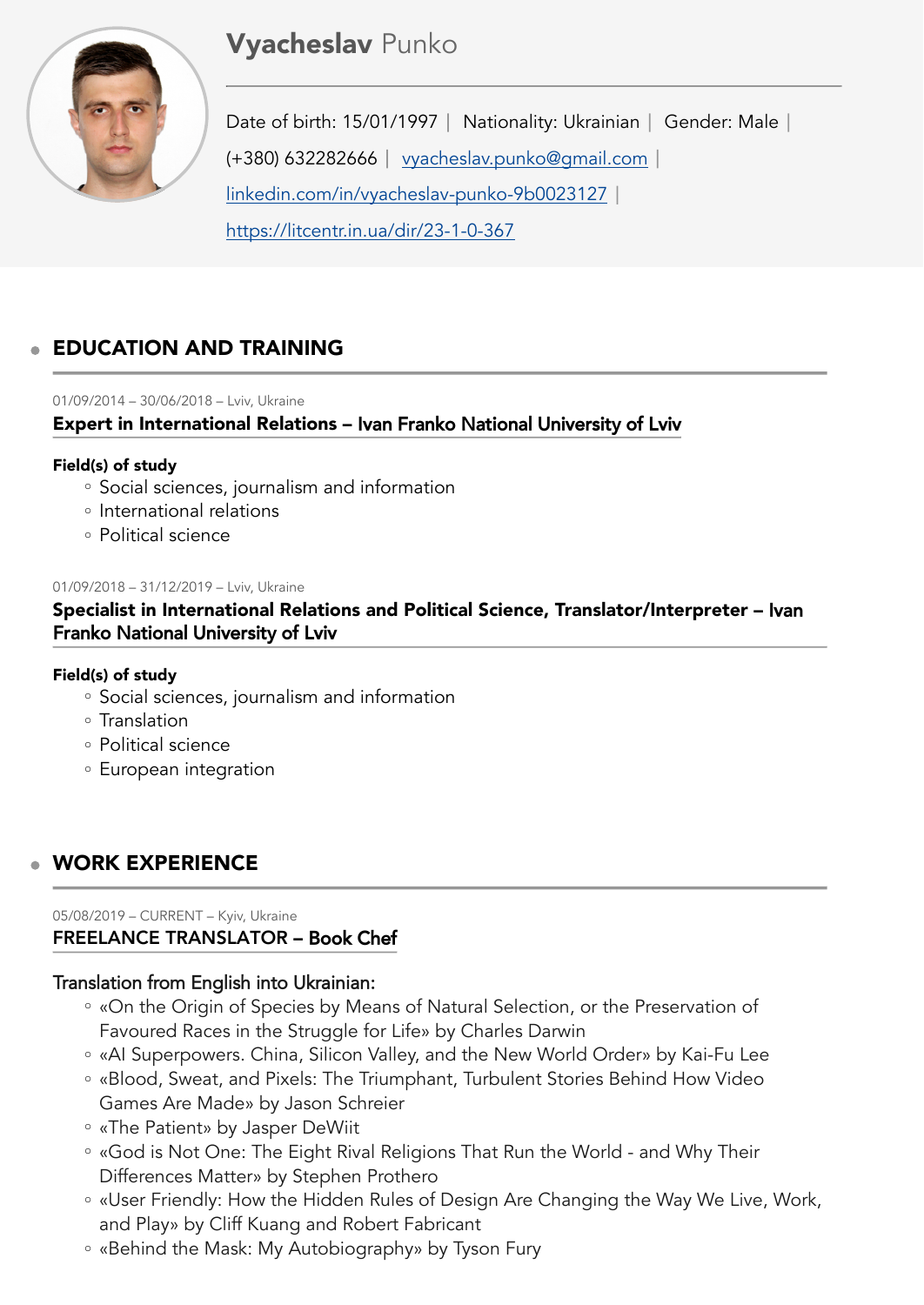06/04/2019 – 04/10/2019 – Kharkiv, Ukraine

#### FREELANCE TRANSLATOR – **Видавництво** "**Ранок**"

#### Translations from English into Ukrainian

- «The 5 Second Rule: Transform your Life, Work, and Confidence with Everyday Courage» by Mel Robbins
- «Dealing with Difficult People» by Roy Lilley ◦

#### 01/12/2018 – 06/02/2019 – Kharkiv, Ukraine FREELANCE TRANSLATOR – Vivat Publishing

#### Translations from English into Ukrainian:

«The Magic of Getting What You Want» by David J. Schwartz ◦

#### 03/09/2018 – 03/02/2019 – Lviv, Ukraine

#### QUALITY INSPECTOR – Nestle Business Service

- orders receivable management-
- quality control management
- teamwork skills ◦

#### 16/01/2017 – 30/01/2017 – Lviv, Ukraine INTERN – Ukrainian Catholic University

◦ knowledge of the basics of cooperation with foreign universities

## 10/10/2015 – 03/02/2016

#### CONTENT MANAGER

- social network administration
- filling the entertainment group with content

## LANGUAGE SKILLS

Mother tongue(s): UKRAINIAN | RUSSIAN

|                | <b>UNDERSTANDING</b> |         | <b>SPEAKING</b>   |                    | <b>WRITING</b> |
|----------------|----------------------|---------|-------------------|--------------------|----------------|
|                | Listening            | Reading | Spoken production | Spoken interaction |                |
| <b>ENGLISH</b> | <b>B2</b>            | C1      | B1                | B1                 | B <sub>2</sub> |
| <b>GERMAN</b>  | A1                   | Α1      | Α1                | Α1                 | A1             |
| <b>POLISH</b>  | A2                   | A2      | Α1                | Α1                 | A2             |

Levels: A1 and A2: Basic user; B1 and B2: Independent user; C1 and C2: Proficient user